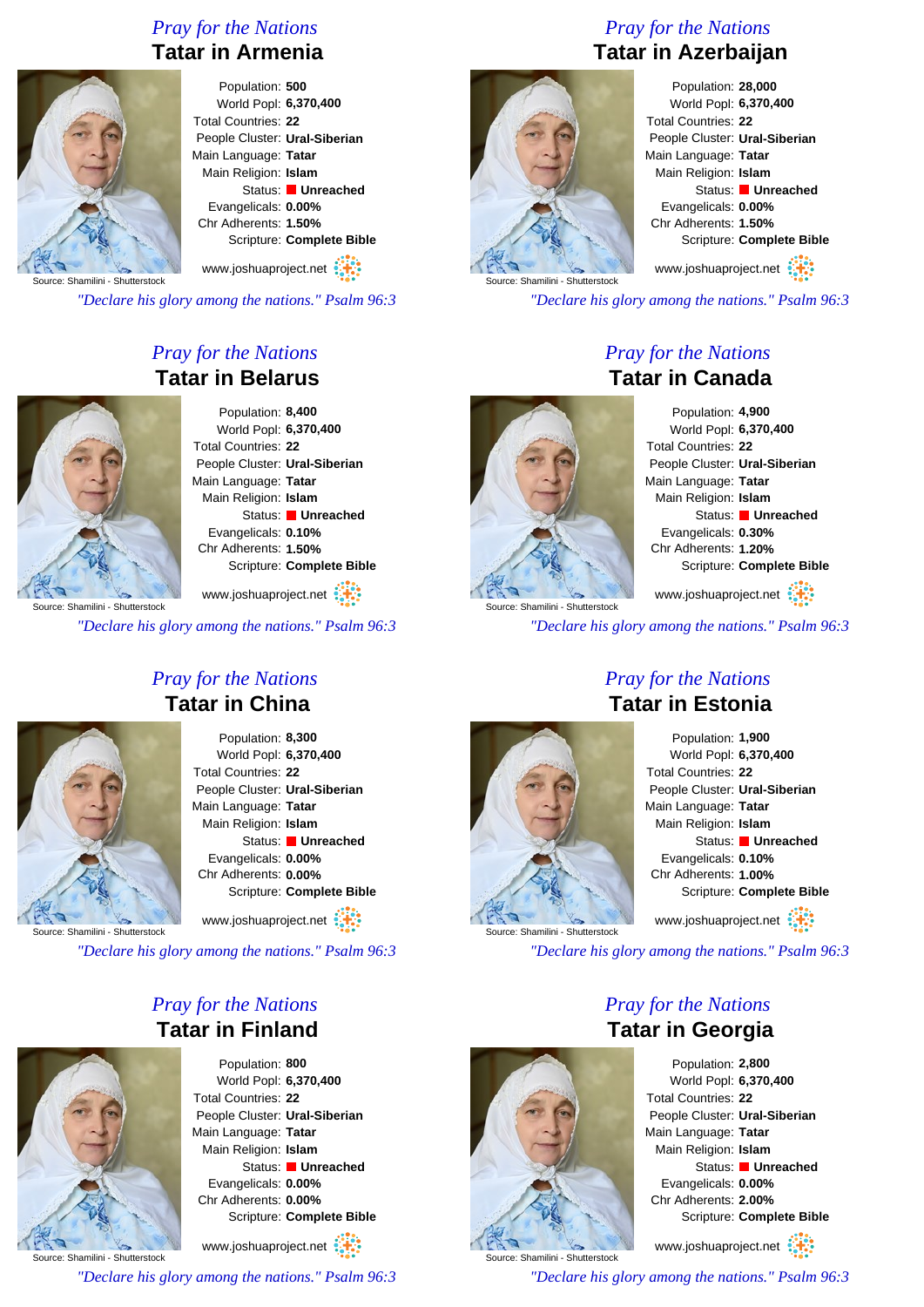## *Pray for the Nations* **Tatar in Kazakhstan**



Population: **233,000** World Popl: **6,370,400** Total Countries: **22** People Cluster: **Ural-Siberian** Main Language: **Tatar** Main Religion: **Islam** Status: **Unreached** Evangelicals: **0.09%** Chr Adherents: **0.70%** Scripture: **Complete Bible**

Source: Shamilini - Shutterstock www.joshuaproject.net

*"Declare his glory among the nations." Psalm 96:3*

## *Pray for the Nations* **Tatar in Latvia**



Population: **2,800** World Popl: **6,370,400** Total Countries: **22** People Cluster: **Ural-Siberian** Main Language: **Tatar** Main Religion: **Islam** Status: **Unreached** Evangelicals: **0.10%** Chr Adherents: **1.00%** Scripture: **Complete Bible**

www.joshuaproject.net

*"Declare his glory among the nations." Psalm 96:3*



## *Pray for the Nations* **Tatar in Moldova**

Population: **3,100** World Popl: **6,370,400** Total Countries: **22** People Cluster: **Ural-Siberian** Main Language: **Tatar** Main Religion: **Islam** Status: **Unreached** Evangelicals: **0.10%** Chr Adherents: **1.00%** Scripture: **Complete Bible** www.joshuaproject.net

Source: Shamilini - Shutterstock

*"Declare his glory among the nations." Psalm 96:3*

## *Pray for the Nations* **Nagaibak in Russia**



Population: **8,500** World Popl: **8,500** Total Countries: **1** People Cluster: **Ural-Siberian** Main Language: **Tatar** Main Religion: **Christianity** Status: **Superficially reached** Evangelicals: **0.5%** Chr Adherents: **70.0%** Scripture: **Complete Bible**

Source: Anonymous www.joshuaproject.net

*"Declare his glory among the nations." Psalm 96:3*

# *Pray for the Nations* **Tatar in Kyrgyzstan**



Population: **27,000** World Popl: **6,370,400** Total Countries: **22** People Cluster: **Ural-Siberian** Main Language: **Tatar** Main Religion: **Islam** Status: **Unreached** Evangelicals: **0.04%** Chr Adherents: **0.42%** Scripture: **Complete Bible**

www.joshuaproject.net

*"Declare his glory among the nations." Psalm 96:3*

## *Pray for the Nations* **Tatar in Lithuania**



Population: **2,200** World Popl: **6,370,400** Total Countries: **22** People Cluster: **Ural-Siberian** Main Language: **Tatar** Main Religion: **Islam** Status: **Unreached** Evangelicals: **0.10%** Chr Adherents: **1.00%** Scripture: **Complete Bible** www.joshuaproject.net

*"Declare his glory among the nations." Psalm 96:3*

## *Pray for the Nations* **Tatar in Romania**



Population: **21,000** World Popl: **6,370,400** Total Countries: **22** People Cluster: **Ural-Siberian** Main Language: **Tatar** Main Religion: **Islam** Status: **Unreached** Evangelicals: **0.40%** Chr Adherents: **3.00%** Scripture: **Complete Bible** www.joshuaproject.net

*"Declare his glory among the nations." Psalm 96:3*

## *Pray for the Nations* **Tatar in Russia**



Population: **5,411,000** World Popl: **6,370,400** Total Countries: **22** People Cluster: **Ural-Siberian** Main Language: **Tatar** Main Religion: **Islam** Status: **Unreached** Evangelicals: **0.49%** Chr Adherents: **3.00%** Scripture: **Complete Bible**

www.joshuaproject.net

*"Declare his glory among the nations." Psalm 96:3*